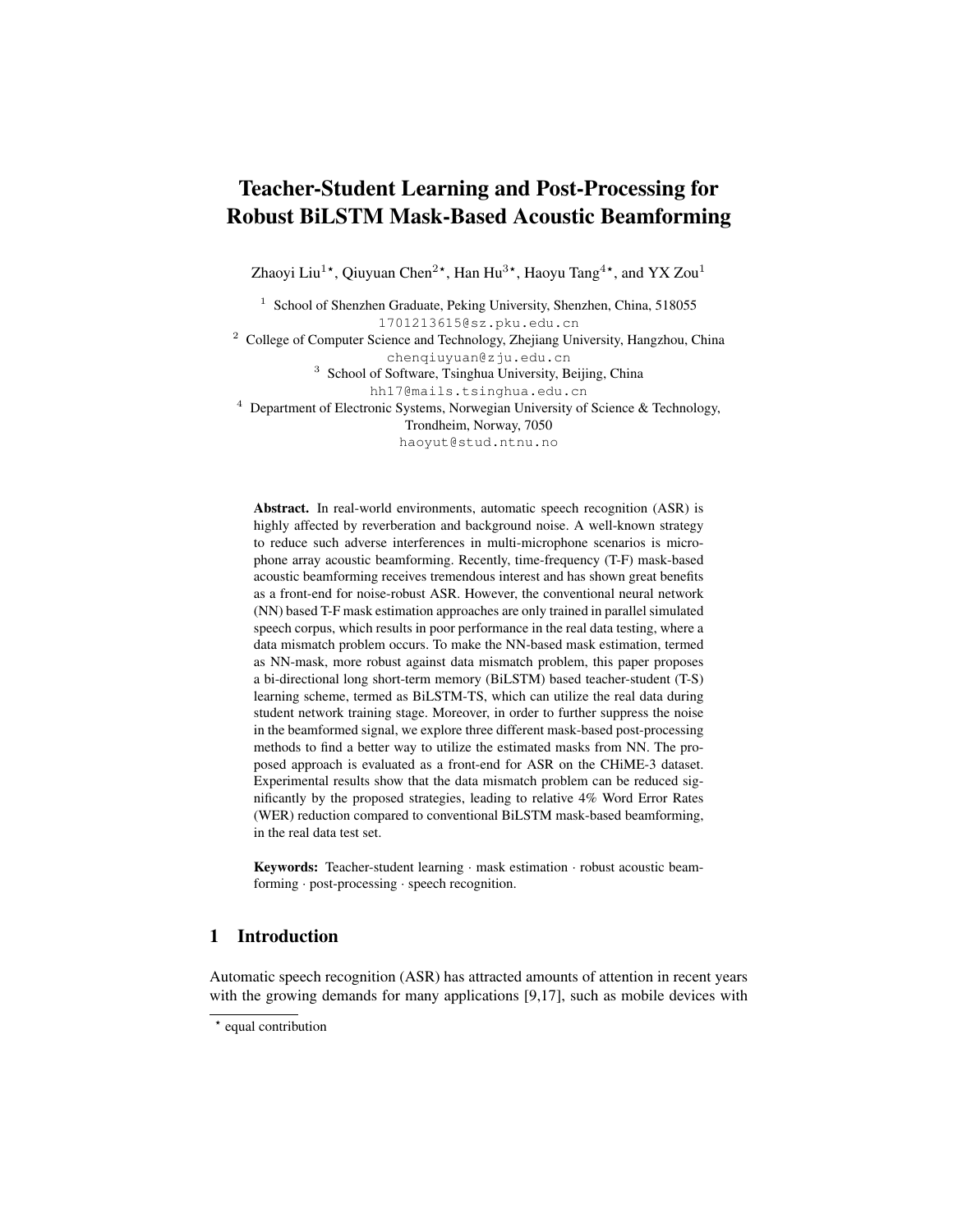speech-enabled personal assistants and interaction among smart home devices and people by speech [\[17\]](#page-10-1). However, for such real-world far-field practical application scenarios, background noise and reverberation degrades speech quality as well as the performance of the ASR system, especially under low signal-to-noise ratio (SNR) conditions.

Multi-channel speech enhancement [\[4,](#page-10-2)[8\]](#page-10-3), especially NN-mask for acoustic beamforming [\[2,](#page-10-4)[7,](#page-10-5)[11\]](#page-10-6), significantly improves the performance of ASR under these circumstances. For example, CHiME-3 and CHiME-4 challenges [\[1\]](#page-10-7), the NN-mask has been developed for beamforming [\[2,](#page-10-4)[15\]](#page-10-8), which achieves the state-of-art. In [\[2\]](#page-10-4), a BiLSTM mask network has been designed and trained. In this study, researchers treat the multichannel signals separately where one speech mask and one noise mask are learned for one channel signal. Finally, the masks are combined to generate the final mask by median pooling. The beamforming weights are computed as the principal generalized eigenvector of the speech and noise covariance matrices.

In principle, the key idea of those mask-based acoustic beamforming is to estimate a monaural time-frequency (T-F) mask with a well-trained NN in advance, so that the spatial covariance matrices of speech and noise can be derived for beamforming. Therefore, accurately estimating the T-F mask is essential to perform beamforming efficiently. Note that there are two types of NN training T-F mask targets [\[16\]](#page-10-9): one is hard mask target, which is a binary mask constructed from premixed speech and noise signals, such as ideal binary mask (IBM); while the second is soft mask target, which contains the probabilistic information among noise signal class and speech signal class, such as ideal ratio mask (IRM). However, the conventional NN-mask only using parallel simulated speech corpus to train shows the poor performance when it predicts masks in the real data testing, where a data mismatch problem occurs [\[18\]](#page-10-10).

In this paper, in order to reduce the impact of the data mismatch problem of NNmask, our proposed approach uses bi-directional long short-term memory based teacherstudent (BiLSTM-TS) learning [\[3,](#page-10-11)[10](#page-10-12)[,14\]](#page-10-13) architecture to utilize the real data information in training phase. Specifically, two BiLSTM mask estimation networks, are designed as a teacher network and a student network, respectively. The teacher network is trained with simulated data, and it is then employed to generate the soft labels for both simulated and real data separately. Then, the student network can be trained by the simulated data and real data with generated soft labels from the well-trained teacher network. In addition, in order to further suppress the noise in the beamformed signal, we explore three different mask-based post-processing methods to find a better way to utilize the estimated masks. The proposed approach and mask-based post-processing methods are evaluated on CHiME-3 dataset [\[1\]](#page-10-7). Our proposed approach leads to relative 4% average Word Error Rates (WER) reduction compared to conventional BiLSTM mask-based beamforming, in the real data test set.

In summary, our contributions are as follows:

- We propose a BiLSTM-based teacher-student learning scheme for mask estimation (BiLSTM-TS), which enable the NN-based mask estimator to utilize the real training data in the training stage, in order to reduce the impact of the data mismatch problem.
- We explore various mask-based post-processing ways to utilize the estimated masks to further suppress the noise in the beamformed signal.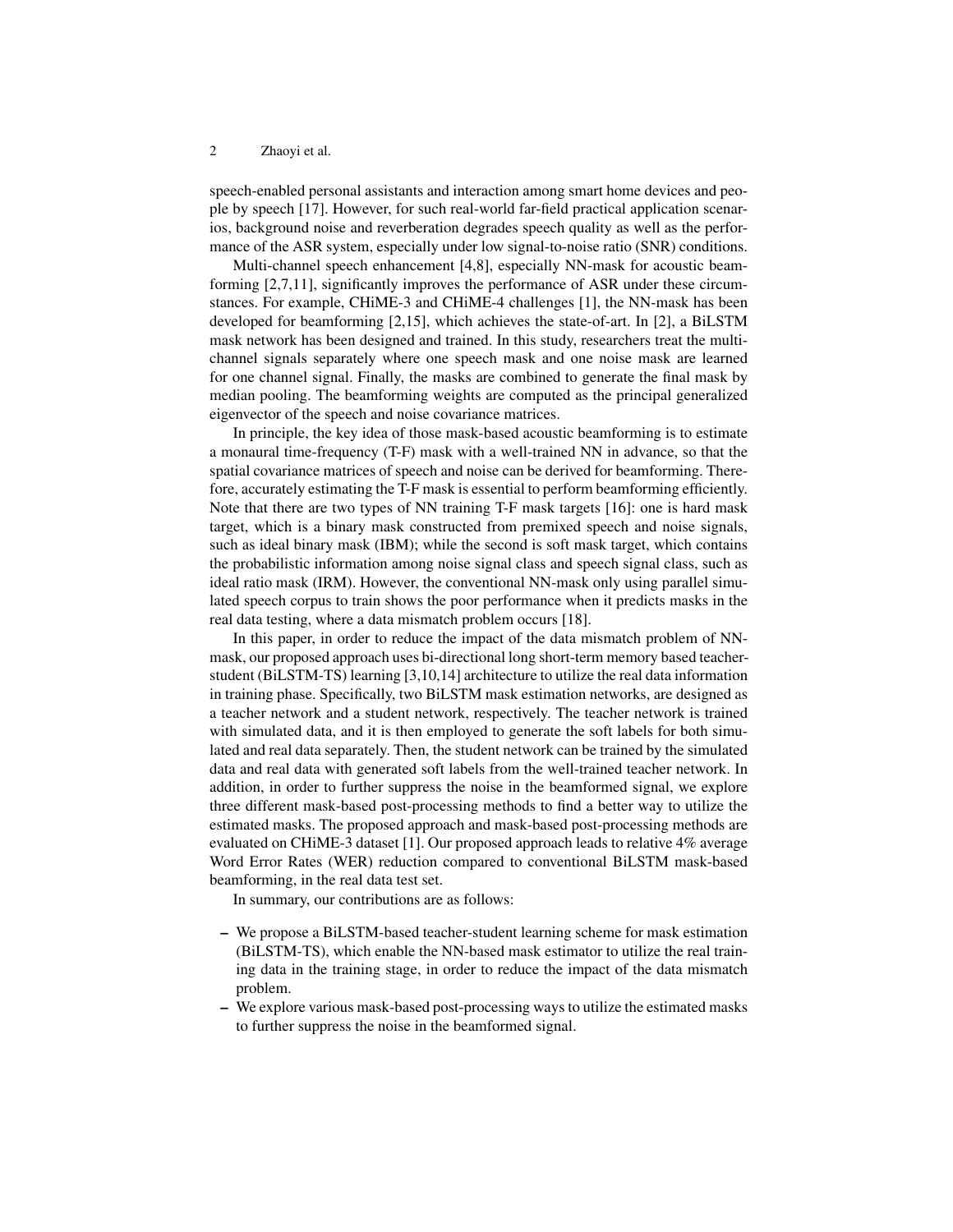The remainder of this work is organized as follows: Section 2 shows the related work of mask-based acoustic beamforming. Our approach is presented in Section 3 in detail. Detailed experimental corpus, metric, setups, and results are discussed in Section 4. Finally, Section 5 summarizes the conclusions.

### 2 Background

In the short-time Fourier transform (STFT) domain, the received noisy signal from multiple microphones can be expressed as:

$$
\mathbf{Y}_{\tau,\omega} = \mathbf{X}_{\tau,\omega} + \mathbf{N}_{\tau,\omega} \tag{1}
$$

where  $Y_{\tau,\omega}$ ,  $X_{\tau,\omega}$  and  $N_{\tau,\omega}$  represent STFT vectors of the noisy signal, clean speech and noise respectively.  $\tau$  and  $\omega$  denote time index and frequency channel, respectively. The beamformer applies a linear filter  $w_\omega^H$  to observed noisy signal  $Y_{\tau,\omega}$  to produce an beamformed speech signal,  $\tilde{s}_{\tau,\omega}$ , as follow:

$$
\tilde{s}_{\tau,\omega} = \mathbf{w}_{\omega}^{\mathbf{H}} \mathbf{Y}_{\tau,\omega}
$$
 (2)

where superscript  $H$  denotes conjugate transpose.

Fig. [1](#page-2-0) shows the diagram of the recently proposed mask-based acoustic beamforming. In the stage of time-frequency mask estimation, multiple microphones receive a set of noisy speech signals, generate a speech mask and a noise mask for each microphone by treating the microphone array as several independent microphones. Then the estimated masks are condensed to a single speech mask and a single noise mask by using a median filter.

<span id="page-2-0"></span>

Fig. 1: Processing flow of mask-based beamforming.

With the estimated clean speech mask  $M_X(\tau, \omega)$  and noise mask  $M_N(\tau, \omega)$  by BiLSTM network, spatial covariance matrices of speech  $\Phi_X(\omega)$  and noise  $\Phi_N(\omega)$  are computed as:

$$
\Phi_v(\omega) = \sum_{\tau=1}^T M_v(\tau, \omega) \mathbf{Y}_{\tau, \omega} \mathbf{Y}_{\tau, \omega}^{\mathbf{H}} \qquad \mathbf{v} \in \{\mathbf{X}, \mathbf{N}\}
$$
(3)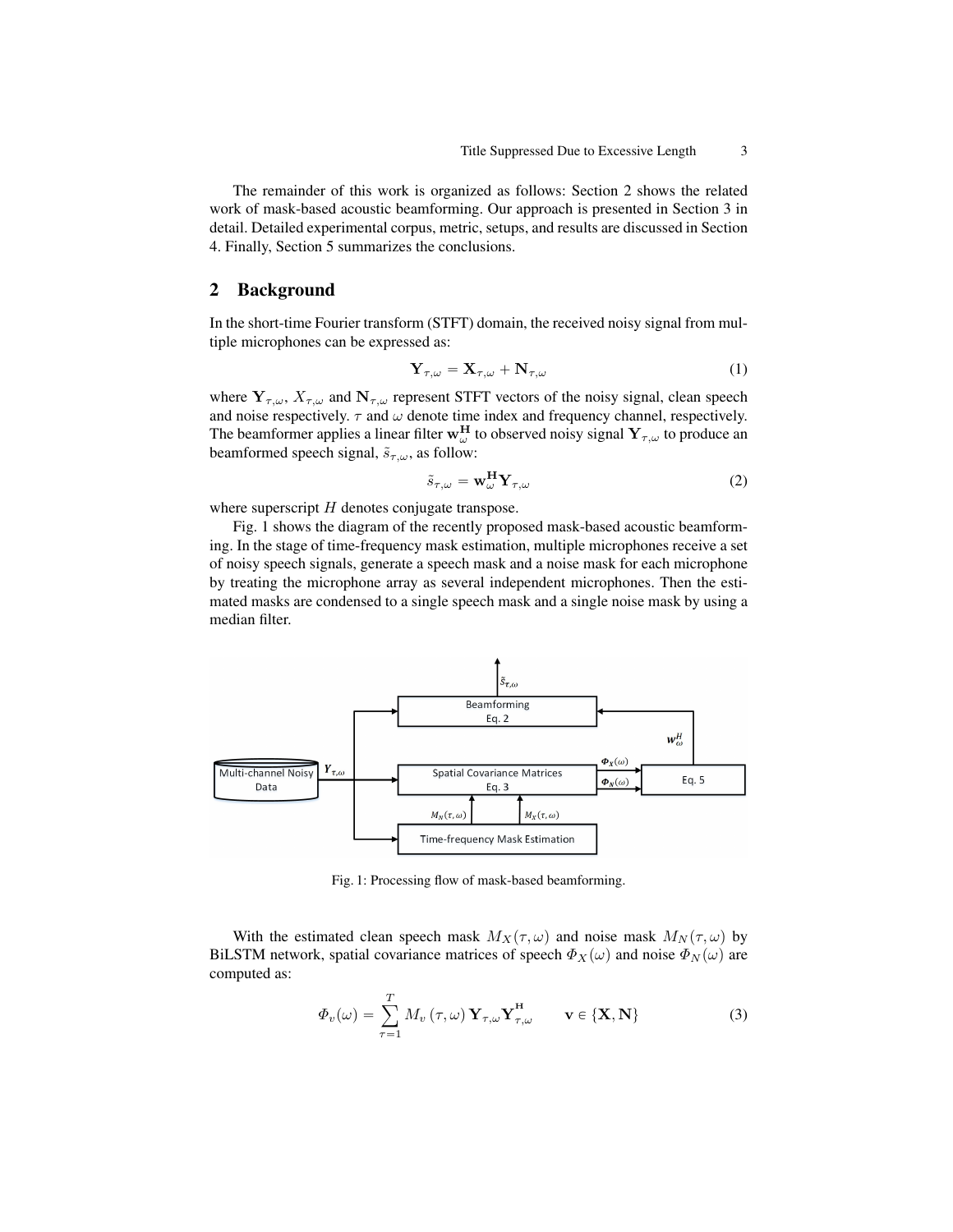Then these spatial covariance matrices compute beamformer coefficients  $w_{\omega}$ . In this study, we propose to maximize the SNR of the beamformer output in each frequency bin separately leading to the Generalized Eigenvalue (GEV) beamformer [\[2\]](#page-10-4) with coefficients:

$$
\mathbf{w}_{\mathbf{GEV}}\left(\omega\right) = \underset{\mathbf{w}}{\operatorname{argmax}} \frac{\mathbf{w}^{\mathbf{H}} \boldsymbol{\Phi}_{\mathbf{X}}\left(\omega\right) \mathbf{w}}{\mathbf{w}^{\mathbf{H}} \boldsymbol{\Phi}_{\mathbf{N}}\left(\omega\right) \mathbf{w}}
$$
(4)

This optimization problem is equivalent to solving the following eigenvalue problem:

$$
\left\{\Phi_N^{-1}\Phi_X\right\}\mathbf{w}_{\mathbf{GEV}}\left(\omega\right) = \lambda \mathbf{w}_{\mathbf{GEV}}\left(\omega\right) \tag{5}
$$

where  $w_{GEV}(\omega)$  is the eigenvector of  $\{\Phi_N^{-1}\Phi_X\}$ and  $\lambda$  is the corresponding eigenvalue. Finlly, the blind analysis normalization (BAN) [\[2\]](#page-10-4) is used as a post-filter of beamformer to reduce arbitrary distortion of the GEV beamformer.

## 3 Approach

#### 3.1 BiLSTM teacher-student learning for mask estimation

<span id="page-3-0"></span>

Fig. 2: The framework of our proposed BiLSTM teacher-student learning mask estimation (BiLSTM-TS). (a) Feature extraction. Obtain the short-time Fourier transforms (STFT) of the noisy signals and calculate their magnitude spectra  $|Y|_{\tau,\omega}$ . (b) Proposed BiLSTM-TS model. Use magnitude spectrum of *i*th channel  $Y_i^m(\tau,\omega)$  as the input of NN. The well-trained BiLSTM teacher network generates the estimated clean speech soft labels  $M S_{XT}$  and  $M R_{XT}$  as well as noise soft label  $MS_{NT}$  and  $MR_{NT}$  as additional labels to student network.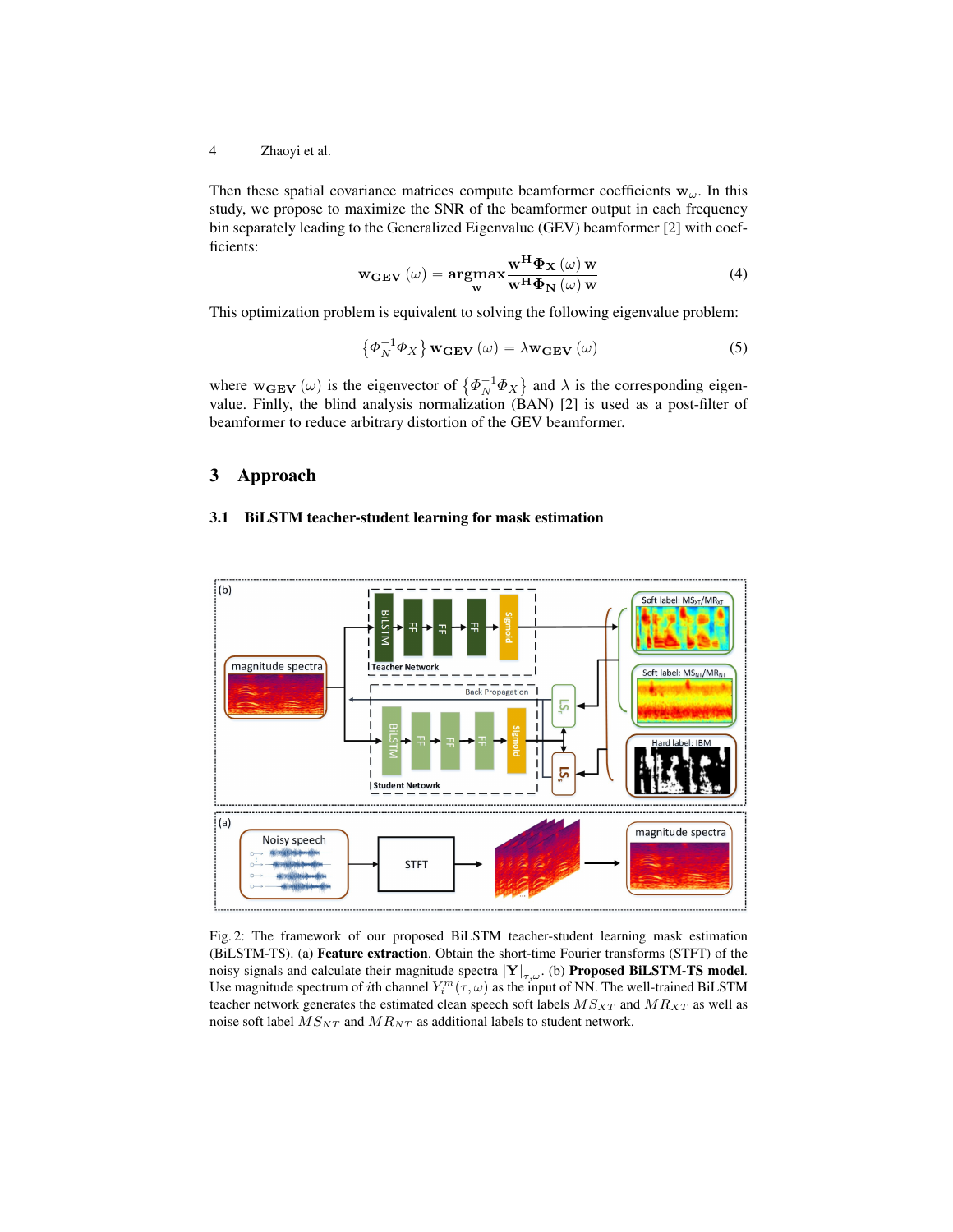This work focuses on the data mismatch problem in NN-mask. Considering that the NN-mask is a supervised training which requires target labels in training stage. Hence, parallel speech corpus, such as original clean speech and simulated noisy speech, is required to prepare the corresponding labels. This means the conventional NN-mask can only be trained with simulated data, which may lead to a poor performance of the mask estimation network under the real data conditions where a data mismatch problem occurs. In order to reduce the impact of the data mismatch problem, our idea is quite intuitive that the real data can be pooled with the simulated data in the NN-mask training stage to train a better mask estimation network. In this work, we introduce teacher-student (T-S) scheme to reduce data mismatch problem. The training strategy is that the well-trained teacher network is used as the label generator which processes the original simulated and real data in order to predict soft labels. Then the student network can utilize real-data information and simulated data information to train a mask estimator. Fig. [2](#page-3-0) illustrates the framework of proposed BiLSTM teacher-student learning (BiLSTM-TS).

Teacher network For teacher network, in the training stage, the magnitude spectrum of noisy signal in STFT-domain is given as the input of the teacher network. Note that the teacher network is only trained by using simulated training data. We employ the ideal binary mask (IBM) as the training target. There are two types of IBM are estimated: one is the clean speech mask  $IBM_{X}(\tau, \omega) \in 0, 1$ , the other is the noise mask  $IBM_N(\tau, \omega) \in 0, 1$ , which are defined as : #

$$
\mathbf{IBM_N} = \begin{cases} 1, & \frac{||X(\tau,\omega)||}{||N(\tau,\omega)||} < 10^{th_N}, \\ 0, & else. \end{cases} \tag{6}
$$

$$
\mathbf{IBM}_{\mathbf{X}} = \begin{cases} 1, & \frac{||X(\tau,\omega)||}{||N(\tau,\omega)||} > 10^{th_{\mathbf{X}}}, \\ 0, & \text{else.} \end{cases} \tag{7}
$$

where  $||X(\tau, \omega)|| \in \mathbb{R}_{\geq 0}$  and  $||N(\tau, \omega)|| \in \mathbb{R}_{\geq 0}$  are power spectra of the clean speech signal and the noise signal at each T-F unit  $(\tau, \omega)$ , respectively. To obtain the better reults, the two theresholds  $th_{\mathbf{X}}$  and  $th_{\mathbf{N}}$  are manually selected to be different from each other.

The teacher network is trained to predict the clean speech mask  $MS_{XT}(\tau, \omega) \in$ [0, 1] and  $MR_{XT}(\tau, \omega) \in [0, 1]$  as well as the noise mask  $MS_{NT}(\tau, \omega) \in [0, 1]$  and  $MR_{NT}(\tau, \omega) \in [0, 1]$  at each T-F bin  $(\tau, \omega)$ . We use the NN proposed in [\[2\]](#page-10-4) as the architecture of our teacher network, including a BiLSTM layer followed with threefeed forward layers. Table [1](#page-5-0) shows the configurations of teacher network.

We use the binary cross-entropy (BCE) as the loss function of teacher network which is defined as:

$$
Loss = BCE(IBM_v, M_{vT})
$$
  
\n
$$
\stackrel{def}{=} \frac{1}{T} \frac{1}{W} \sum_{v \in \{X, N\}} \sum_{\tau=1}^{T} \sum_{\omega=1}^{W} IBM_v(\tau, \omega) \log(M_{vT}(\tau, \omega))
$$
  
\n
$$
+ (1 - IBM_v(\tau, \omega)) \log(1 - M_{vT}(\tau, \omega))
$$
\n(8)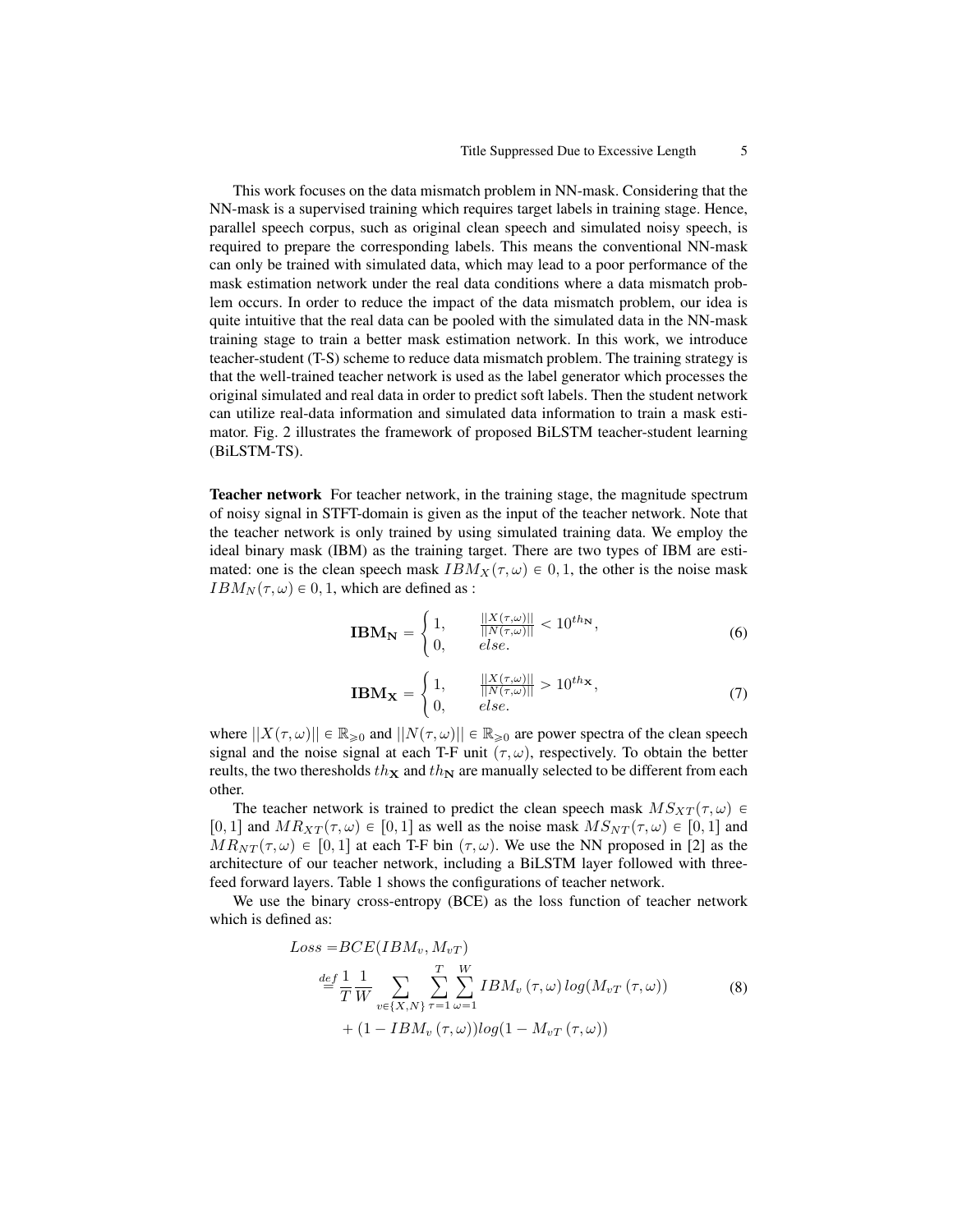|      | Layer Units Type       |      | <b>Activation Dropout</b> |
|------|------------------------|------|---------------------------|
| L 1. | 256 BiLSTM             | Tanh | 0.5                       |
|      | 513 Feedforward 1 ReLU |      | 0.5                       |

L3 513 Feedforward 2 ReLU 0.5 L4 1026 Feedforward 3 Sigmoid 0.0

<span id="page-5-0"></span>Table 1: Configurations of BiLSTM Teacher mask network.

| As shown in Fig. 2, in our design, the well-trained teacher network is used as the                       |
|----------------------------------------------------------------------------------------------------------|
| soft label generator for the real data and the simulated data. Then the student network                  |
| can utilize the generated masks of clean speech $M_{XT}(\tau,\omega)$ and noise $M_{NT}(\tau,\omega)$ as |
| the soft labels.                                                                                         |

Student network The structure of the student network is the same as the teacher network described in Section 3.1. In the training stage of student network, we use different loss functions to train our SMM with the simulated data and the real-recording data, respectively. For simulated data, we consider the following lost functions for speech  $LS_{sX}$  and noise  $LS_{sN}$ , as follow:

$$
LS_{sX} = (1 - \pi)BCE(IBM_X(\tau, \omega), MS_{XS}(\tau, \omega)) + \pi BCE(MS_{XT}(\tau, \omega), MS_{XS}(\tau, \omega))
$$
\n(9)

$$
LS_{sN} = (1 - \pi)BCE(IBM_N(\tau, \omega), MS_{NS}(\tau, \omega))
$$
  
+ 
$$
\pi BCE(MX_{NT}(\tau, \omega), MS_{NS}(\tau, \omega))
$$
 (10)

where  $M S_{XS}(\tau, \omega)$  and  $M S_{NS}(\tau, \omega)$  denotes the estimated clean speech mask and noise mask by student network, respectively. The hyper-parameter  $\pi$  is the imitation parameter adjusting the relative attention of two type of targets. The  $IBM_{X}(\tau, \omega)$  and  $IBM_N(\tau, \omega)$  are the hard mask labels of speech and noise, respectively. The final cost function of SMM for simulated data, termed as  $L_{S_s}$  is expressed as:

$$
LS_s = (LS_{sX} + LS_{sN})/2 \tag{11}
$$

For real data, the conventional NN-mask can only utilize parallel data combined by the clean speech and noise, which are not usually obtained in the practical application. However, the student network is able to obtain the soft labels of the real data generated by teacher network. Therefore, the loss function for the student network for real data, termed as  $LS<sub>r</sub>$ , is defined as:

$$
LS_r = [BCE(MR_{XT}(\tau, \omega), MR_{XS}(\tau, \omega))+ BCE(MR_{NT}(\tau, \omega), MR_{NS}(\tau, \omega))]/2
$$
\n(12)

where  $MR_{XS}(\tau, \omega)$  and  $MR_{NS}(\tau, \omega)$  represent the estimated noise mask and clean speech mask by student network, respectively.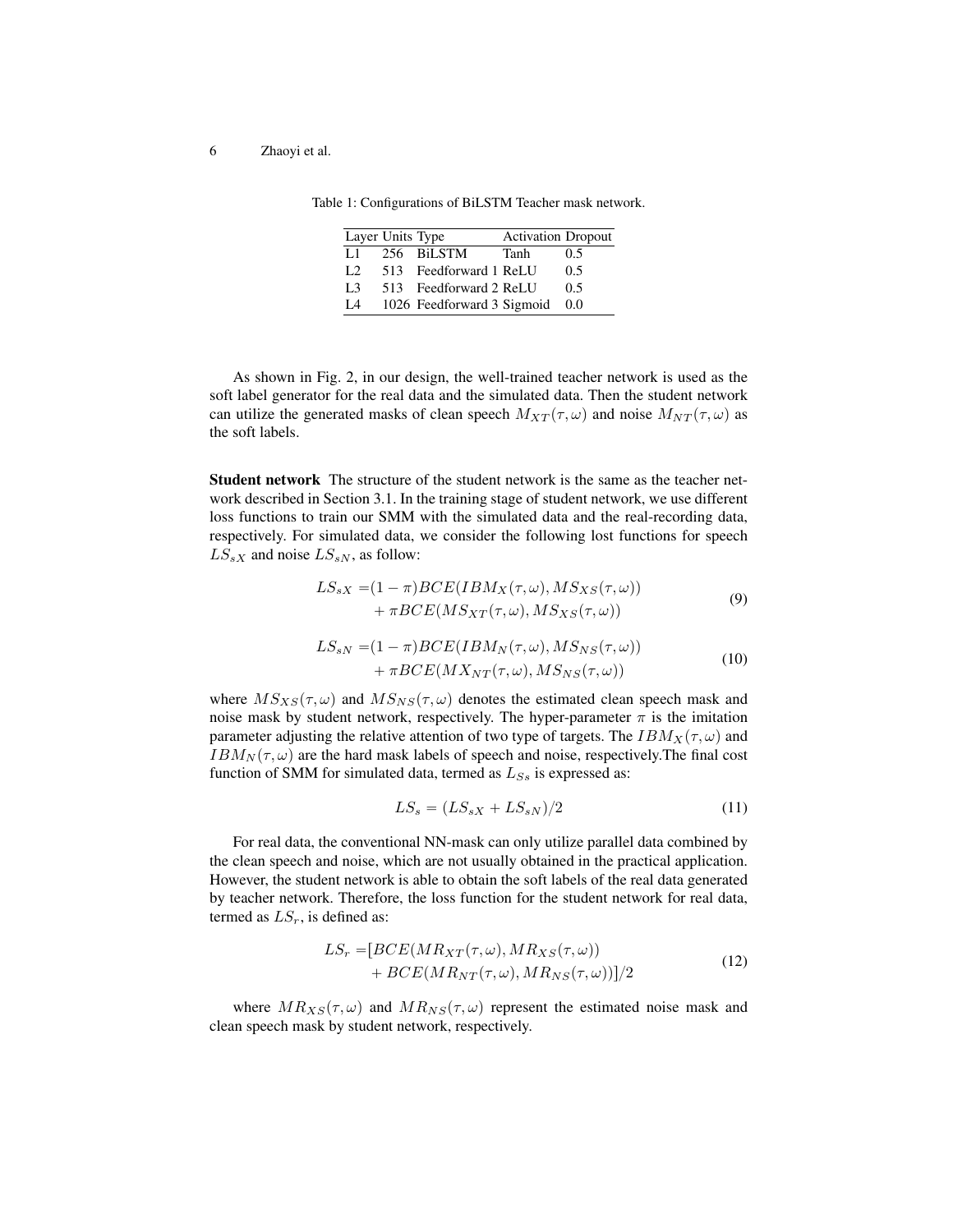With this setup, the student network has been trained on the simulated data and real-recording data with loss  $LS_s$  and loss  $LS_r$ , respectively. When the student predicts the clean speech mask and noise mask for each microphone channel, we calculate the beamforming coefficients using the method shown in section 2.

#### 3.2 Mask-based Post-processing

For the beamformer, the aim of the method is to improve the signal-to-noise ratio (SNR) without distorted the clean speech, but it is hard to completely eliminate the noise. There are many post-processing approaches can be utilized to eliminate the noise in the beamformed speech, and obtain the extra enhanced signals. However, the enhanced speech need to avoid being distorted to further improve the ASR performance. We explore three different mask-based post-processing for the beamformed speech:

1. Apply the estimated clean speech mask  $M_X(\tau, \omega)$  directly (direct-mask), after beamforming as post-processing. After this post-processing, we can obtain enhanced speech  $\tilde{x}_{\tau,\omega}$  as follow:

$$
\tilde{x}_{\tau,\omega} = \tilde{s}_{\tau,\omega} \bigcirc M_X(\tau,\omega) \tag{13}
$$

where  $\odot$  presents dot multiplication. And the  $M_X$  is estimated by the mask estimation network.

2. In order to simultaneously control the noise reduction level and speech distortion, the beamformed speech  $\tilde{s}_{\tau,\omega}$  can be conditionally used  $M_X(\tau, \omega)$  by piecewise function (**condition-mask**) as follows:

$$
\tilde{x}_{\tau,\omega} = \begin{cases}\n\tilde{s}_{\tau,\omega} & M_X(\tau,\omega) \ge 0.8 \\
\tilde{s}_{\tau,\omega} \bigcirc M_X(\tau,\omega) & 0.2 \le M_X(\tau,\omega) < 0.8 \\
\tilde{s}_{\tau,\omega} \bigcirc 0.2 & otherwise\n\end{cases}
$$
\n(14)

Note that the value of  $M_X(\tau, \omega)$  are real numbers within the range [0,1]. If the value of estimated  $M_X(\tau, \omega)$  is very large indicating that it has very high SNR at certain T-F unit, it is not necessary to perform noise reduction which can potentially result in the speech distortion.

3. Apply the threshold-mask post-processing method. Firstly, we compute the global SNR for each frequency  $\omega$ , termed as  $qSNR(\omega)$ , as follow:

$$
gSNR(\omega) = 10\log_{10}\frac{\sum_{\tau=1}^{T} M_X(\tau, \omega)\tilde{s}^2_{\tau, \omega}}{\sum_{\tau=1}^{T} M_N(\tau, \omega)\tilde{s}^2_{\tau, \omega}}
$$
(15)

Secondly, we use  $qSNR(\omega)$  to calculate a threshold,  $th(\omega)$ , as:

<span id="page-6-0"></span>
$$
th(\omega) = \frac{1}{1 + e^{(\alpha g SNR - \beta)/\gamma}}
$$
(16)

The Eq. [\(16\)](#page-6-0) is a sigmoidal function, hence the threshold is ranged [0, 1]. We use parameters  $\alpha$ ,  $\beta$  and  $\gamma$  to adjust the shape of the sigmoidal function. Through crossvalidation, their values are set to 1.5, -5 and 2, respectively. Then, the thresholdmask can be obtained, termed as  $M_{th}(\tau, \omega)$ , as:

<span id="page-6-1"></span>
$$
M_{th}(\tau,\omega) = M_X(\tau,\omega)^{th(\omega)} \tag{17}
$$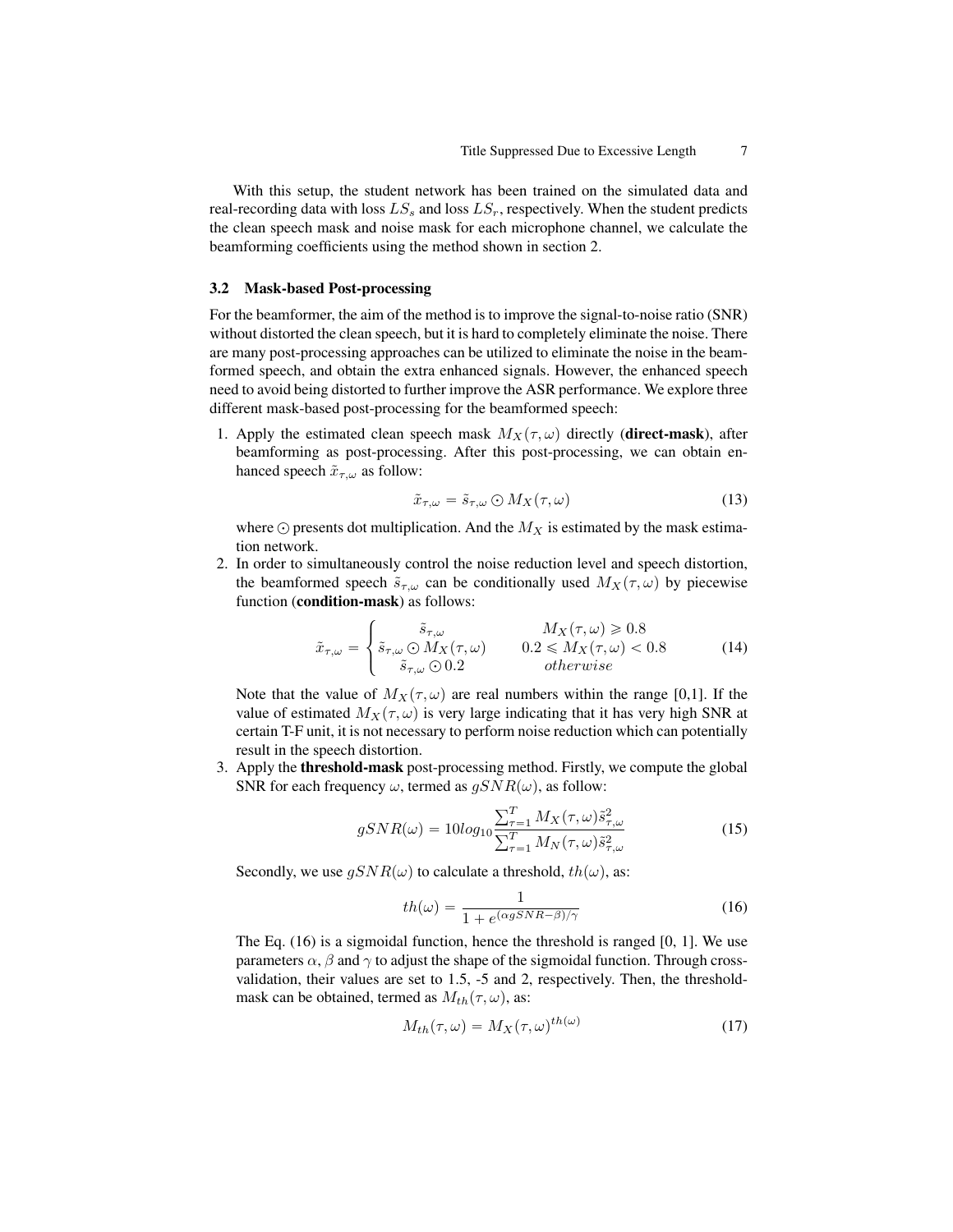From Eq. [\(16\)](#page-6-0) and [\(17\)](#page-6-1), we can find that when  $gSNR(\omega)$  is high the value of  $th(\omega)$ will be close 0. This makes the threshold-mask  $M_{th}(\tau, \omega)$  be close to 1, which is independent of the value of clean speech mask  $M_X(\tau, \omega)$ . If not,  $M_{th}(\tau, \omega)$  is close to  $M_X(\tau, \omega)$  when  $gSNR(\omega)$  is low. Finally, we can obtain the enhanced speech  $\tilde{x}_{\tau,\omega}$  by:

$$
\tilde{x}_{\tau,\omega} = \tilde{s}_{\tau,\omega} \bigcirc M_{th}(\tau,\omega) \tag{18}
$$

## 4 Experiments

In this work, we evaluate the proposed acoustic beamforming approach on ASR tasks using the CHiME-3 corpus [\[1\]](#page-10-7). The proposed algorithm is used as a frontend for ASR systems.

#### 4.1 Corpus

CHiME-3 The CHiME-3 corpus includes real and simulated data generated by artificially mixing the incorporations of Wall Street Jounral (WSJ) corpus [\[5\]](#page-10-14) sentences spoken with 4 different noisy environments which selected: cafe (CAFE), street junction (STR), public transport (BUS) and pedestrian area (PED). This corpus is recorded by using a 6-channel microphone array attached to a tablet device. The corpus is divided into 3 respective subset:

- Training set: composing 8738 (1600 real + 7138 simulated) noisy utterances.
- Development set (dt\_05): containing  $3280$  (1640 real + 1640 simulated) noisy utterances.
- $-$  Evaluation set (et 05): including 2640 (1320 real  $+$  1320 simulated) noisy utterances.

#### 4.2 Metric

Word Error Rate (WER) WER is a common metric to evaluate the performance of ASR system [\[6\]](#page-10-15). The WER compares a reference to an hypothesis and is defined as:

$$
WER = \frac{S + D + I}{N} \tag{19}
$$

where S is the number of substitutions, D is the number of deletions, I is the number of insertions and  $N$  is the number of total words in the reference. The lower the value of WER, the better the ASR performance.

#### 4.3 Experimental Setups

To compare the performance of different masking models, the standard back-end ASR provided by the CHiME-3 challenge is directly used, which contains based on a relatively simple Gaussian Mixture Model (GMM) acoustic model [\[12\]](#page-10-16) trained using Kaldi speech recognition toolkit [\[13\]](#page-10-17). For language model, A standard the Wall Street Journal (WSJ) speaker-independent medium-vocabulary (5K) word tri-gram language model is used for decoding in this work. We use a common metric word error rate (WER) to denote the performance of ASR.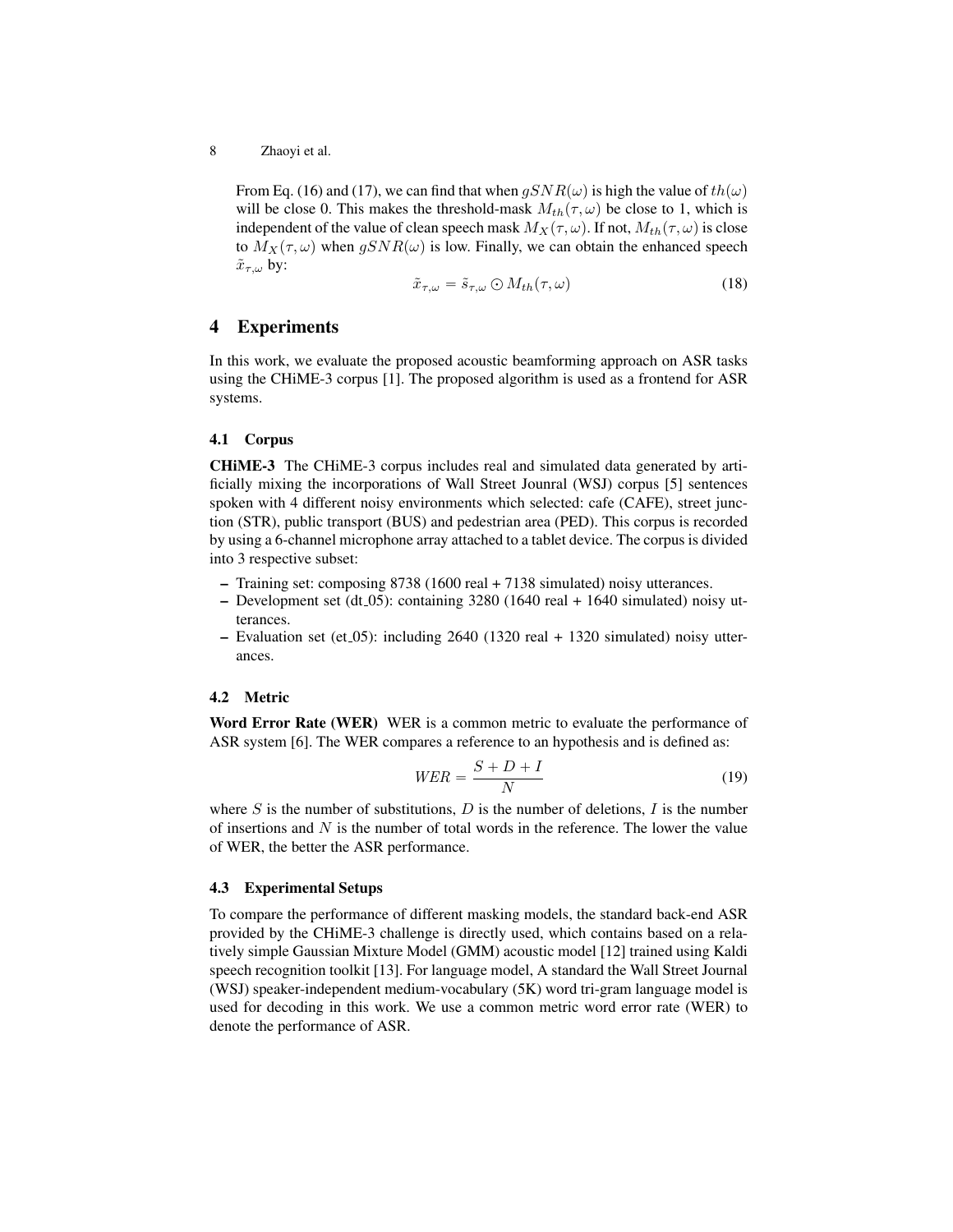#### 4.4 Evaluation on BiLSTM-TS

As frontend processing, the mask-based beamforming approach proposed by Heymann *et al.* [\[2\]](#page-10-4) which is described in Section 2 as well as set as our teacher network, is used for comparison with our proposed student models with different values of hyper-parameter π.

<span id="page-8-0"></span>Table 2: Comparison of the performance (%WER) of different mask estimation networks for ASR systems on CHiME-3.

|             | <b>BiLSTM Mask</b> | <b>DEV</b> |       | EVAL  |       |
|-------------|--------------------|------------|-------|-------|-------|
| Parameters  |                    | simu       | real  | simu  | real  |
|             | Baseline/Teacher   | 10.8       | 11.97 | 11.59 | 17.97 |
| $\pi = 0.0$ | Student            | 10.87      | 11.84 | 11.62 | 17.34 |
| $\pi = 0.2$ | Student            | 10.61      | 11.67 | 11.84 | 16.89 |
| $\pi = 0.5$ | Student            | 10.2       | 11.26 | 11.79 | 15.53 |
| $\pi = 0.8$ | Student            | 10.4       | 10.78 | 9.96  | 14.75 |
| $\pi = 1.0$ | Student            | 8.4        | 9.37  | 8.89  | 13.79 |

The results of these experiments are shown in Table [2.](#page-8-0) From the results, we can see that the performance of most student models with different configurations are better than that of the teacher network as expected, although the teacher model has already been robust. The results also reveal that except for the student model with hyperparameter  $\pi = 0.0$ , the improvements are largely achieved not only on the real test condition but also on the simulated test condition. This is an interesting finding, since the data mismatch problem between the original simulation training and the test conditions is small, only adding the real data in the training actually increases the mismatch for the simulated test conditions. Specifically, adding the teacher-student (T-S) learning scheme results in a relative improvement rate of up to 4.1% and 2.7% for the real and simulated evaluation data, respectively. In contrast, utilizing T-S learning scheme can reduce the impact of the data mismatch problem of mask estimation for acoustic beamforming by pooling real data with simultaed data in the training stage with soft labels from teacher model, thus contributes to better performance for real applications.

#### 4.5 Evaluation on different post-processing methods

We also compared the three different mask-based post-processing methods described in Section 4 on two BiLSTM mask estimation networks for beamforming by using same ASR back-end. In detail, the two BiLSTM mask models are the teacher model and the student model with hyper-parameter  $\pi = 0.0$ . And we use the BiLSTM teacher model and stdent model without the post-processing as the baselines.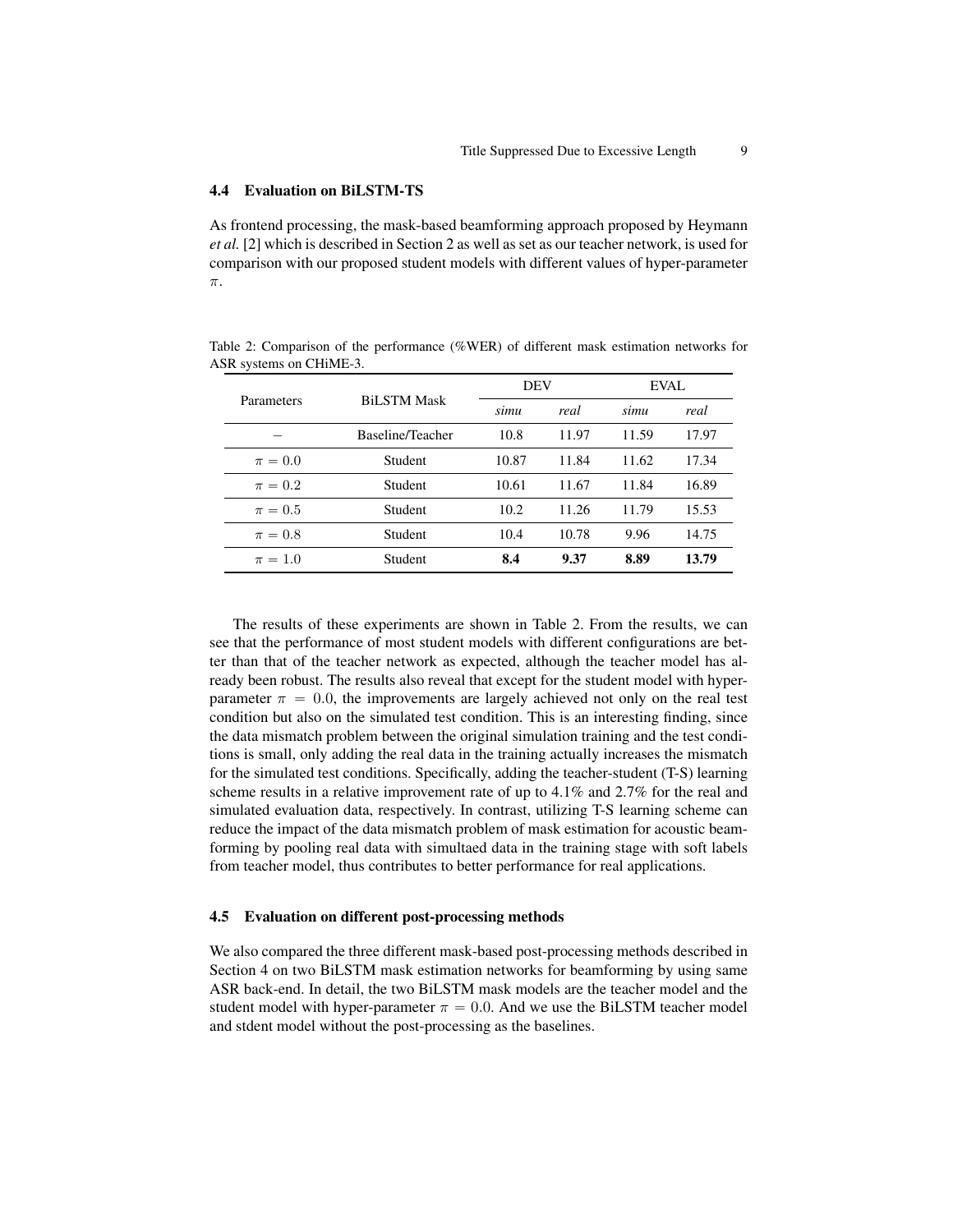|                    | Post-processing | <b>DEV</b> |       | EVAL  |       |
|--------------------|-----------------|------------|-------|-------|-------|
| <b>BILSTM MASK</b> |                 | simu       | real  | simu  | real  |
| <b>Baseline</b>    | None            | 10.8       | 11.97 | 11.59 | 17.97 |
| Student            | None            | 8.4        | 9.37  | 8.89  | 13.79 |
| <b>Baseline</b>    | Direct-mask     | 12.37      | 13.12 | 13.01 | 19.85 |
| Student            | Direct-mask     | 11.81      | 12.58 | 10.36 | 16.27 |
| <b>Baseline</b>    | Condition-mask  | 10.27      | 11.43 | 11.63 | 17.86 |
| Student            | Condition-mask  | 8.22       | 9.35  | 9.09  | 13.52 |
| <b>Baseline</b>    | Threshold-mask  | 10.97      | 12.08 | 11.27 | 17.42 |
| Student            | Threshold-mask  | 8.42       | 8.96  | 9.1   | 13.46 |

<span id="page-9-0"></span>Table 3: Comparison of the performance (%WER) of the BiLSTM teacher and student mask estimation network with direct-mask, condition mask, and threshold-mask methods as well as without post-processing for ASR systems on CHiME3.

Table [3](#page-9-0) lists the ASR performance of direct-mask, condition mask and thresholdmask approaches. First, for the direct-mask method, we can find that since directly applying the mask to the beamformed signal is very sensitive to the mask estimation error. And the performance of direct-mask method underperforms that of the baselines. Second, for the condition-mask method, the results of this method show the improvments on the real data, while the performances of condition-mask post-processing on the simulated data are slightly decreased. From the results of the threshod-mask method, we can find that threshod-mask post-processing for beamformed speech can suppress the noise, which can further improve the ASR performance for both real-recording data and simulated data.

## 5 Conclusion

In this work, motivated by the data mismatch problem for NN-based mask estimation acoustic beamforming results from training simulated data and testing real data, we propose BiLSTM teacher-student learning (BiLSTM-TS) approach. With the aim of utilizing the real record data in mask estimation training, the T-S is applied on the real record data to produce the soft labels, hence the real data can be combined with the simulated data for mask estimation. Experimental results show that, as a frontend, the student model of BiLSTM-TS improves ASR performance. Furthermore, through exploring the different mask-based post-processing methods, we find that the thresholdmask can further suppress the noise in the beamformed signal. For the future work, by using strong ASR back-end, we believe that the ASR performance can be further improved.